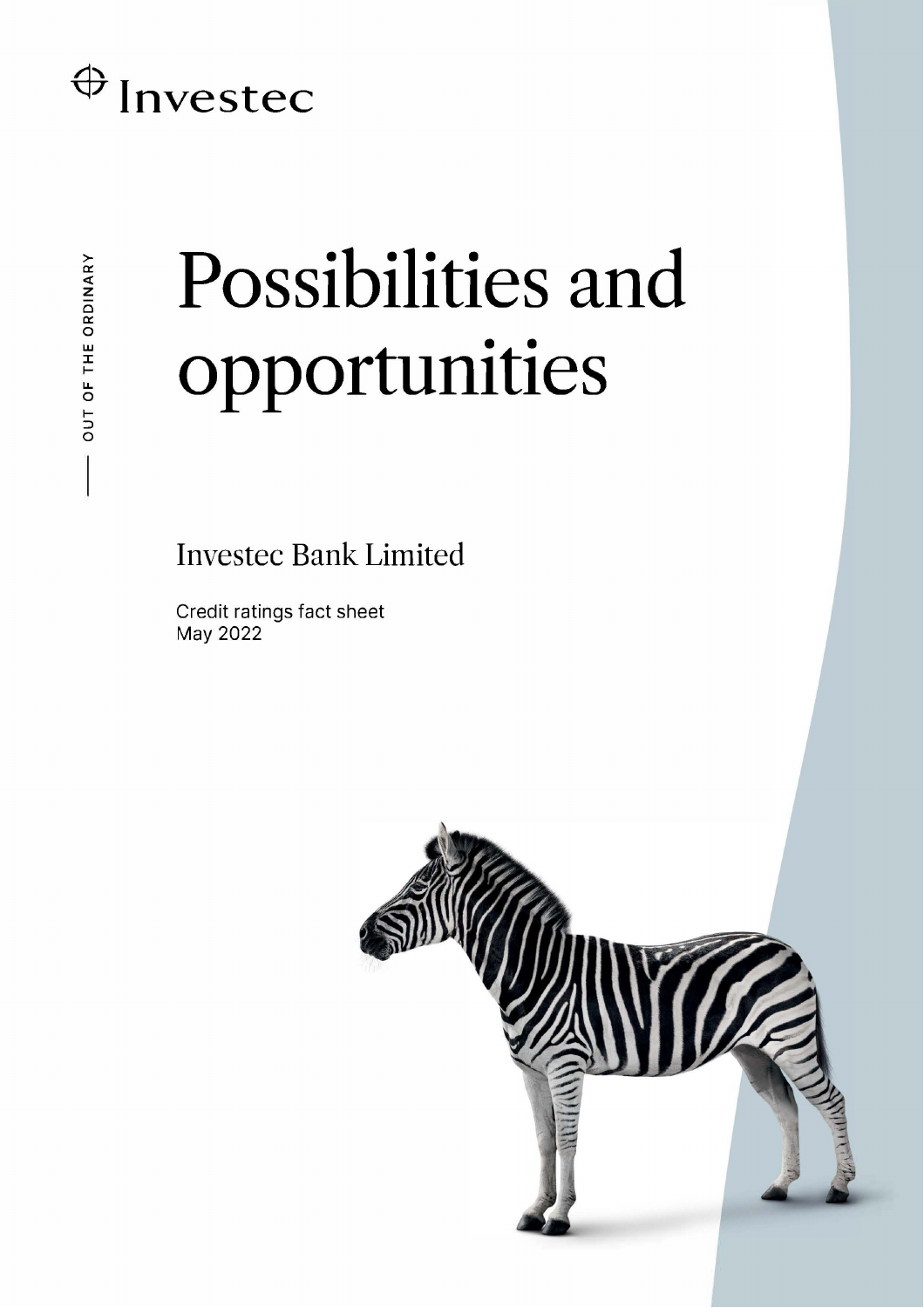#### CONTEXTUALISING INVESTEC BANK LIMITED'S RATINGS - May 2022

# An overview of Investec Bank Limited

Investec Bank Limited (IBL) is the main banking subsidiary of Investec Limited (South African holding company listed on the Johannesburg Stock Exchange). Investec Limited owns 100% of the ordinary shares in IBL. IBL operates as a specialist bank in South Africa and Mauritius, providing a wide array of banking products and services to a niche client base, largely comprising professional private clients, high net worth individuals, mid-to-large size corporates and institutions. IBL is the fifth largest bank in South Africa, as measured in terms of size of on-balance sheet assets. The bank however, does not target the mass-retail market in the country and in the majority of its chosen niches would be a dominant player in terms of brand and market share.

## Stability in IBL's ratings

A history of IBL's ratings is shown in the table below. IBL's ratings have remained stable over many years reflecting the financial soundness of the bank over a long period of time (see key financial metrics of the bank further below). Past rating adjustments have largely been associated with changes in views by the rating agencies of the credit worthiness of the South African sovereign. Adjustments in the sovereign rating of South Africa lead to an automatic adjustment in the ratings of the major banks in the country. It is generally accepted that a bank cannot have a higher rating than the sovereign of the country in which it operates, unless it is largely foreign-owned and the foreign holding company is domiciled in a country with a higher rating than South Africa.

# IBL credit ratings history

|                 |                      | <b>Fitch</b>             |                      | Moody's                  | <b>Standard &amp; Poor's</b> |                          |
|-----------------|----------------------|--------------------------|----------------------|--------------------------|------------------------------|--------------------------|
|                 | Foreign<br>currency* | <b>National</b><br>scale | Foreign<br>currency* | <b>National</b><br>scale | Foreign<br>currency*         | <b>National</b><br>scale |
|                 | Long-term            |                          |                      |                          |                              |                          |
| <b>Dec 2020</b> | BB-                  | $AA + (zaf)$             | Ba <sub>2</sub>      | Aa1.za                   | BB-                          | za.AA                    |
| Nov 2020        | BB-^                 | AA(zaf)                  | Ba2^                 | Aa1.za                   | BB-                          | za.AA                    |
| May 2020        | <b>BB</b>            | AA(zaf)                  | Ba1                  | Aa1.za                   | $BB-^$                       | za.AA                    |
| Apr 2020        | BB                   | AA(zaf)                  | Ba1                  | Aa1.za                   | BB                           | za.AA                    |
| Mar 2020        | BB <sup>^</sup>      | AA-(zaf)                 | Ba1^                 | Aa1.za                   | BB                           | za.AA                    |
| Nov 2019        | BB+                  | AA(zaf)                  | Baa3                 | Aa1.za                   | BB                           | za.AA^                   |
| <b>Jul 2018</b> | BB+                  | AA(zaf)                  | Baa3                 | Aa1.za                   | BB                           | za.AA+                   |
| Nov 2017        | BB+                  | AA(zaf)                  | Baa3                 | Aa1.za                   | BB <sup>^</sup>              | za.AA-^                  |
| Aug 2017        | BB+                  | AA(zaf)                  | Baa3                 | Aa1.za                   | BB+                          | za.AA                    |
| Jun 2017        | BB+                  | AA(zaf)                  | Baa3^                | Aa1.za                   | BB+                          | za.A                     |
| Apr 2017        | $BB+^$               | AA(zaf)                  | Baa2                 | Aa1.za                   | BB+^                         | za.A                     |
| May 2016        | BBB-                 | AA-(zaf)                 | Aa1.za**<br>Baa2     |                          | BBB-                         | za.AA-                   |
| Dec 2015        | BBB-                 | AA-(zaf)                 | Baa2                 | A1.za                    | BBB-                         | za.AA-                   |
| Nov 2014        | BBB-                 | $AA-(zaf)$               | Baa2                 | A1.za                    | BBB-                         | za.AA                    |
| Aug 2014        | BBB-                 | $AA-(zaf)$               | Baa1                 | A1.za                    | BBB-                         | za.AA                    |
| Jun 2014        | BBB-                 | AA-(zaf)                 | Baa1                 | Aa3.za                   | BBB-                         | za.AA                    |
| Feb 2014        | BBB-                 | AA-(zaf)                 | Baa1                 | Aa3.za                   | <b>BBB</b>                   | za.AA                    |
| Jan 2013        | BBB-                 | $AA-(zaf)$               | Baa1                 | Aa3.za                   |                              |                          |
| Oct 2012        | BBB-                 | $A + (zaf)$              | Baa1^                | Aa3.za                   |                              |                          |
| Feb 2012        | BBB-^                | $A + (zaf)$              | A3                   | Aa2.za                   |                              |                          |
| Dec 2009        | <b>BBB</b>           | $A + (zaf)$              | A <sub>3</sub>       | Aa2.za                   |                              |                          |
| Dec 2007        | BBB+                 | $AA-(zaf)$               | Baa1                 | Aa2.za                   |                              |                          |

Investec Bank Limited's latest foreign and local/domestic currency credit ratings are identical

National long-term deposit rating change due to the repositioning of the national scale ratings by Moody's.

Changes reflect downgrades of the sovereign rating of South Africa.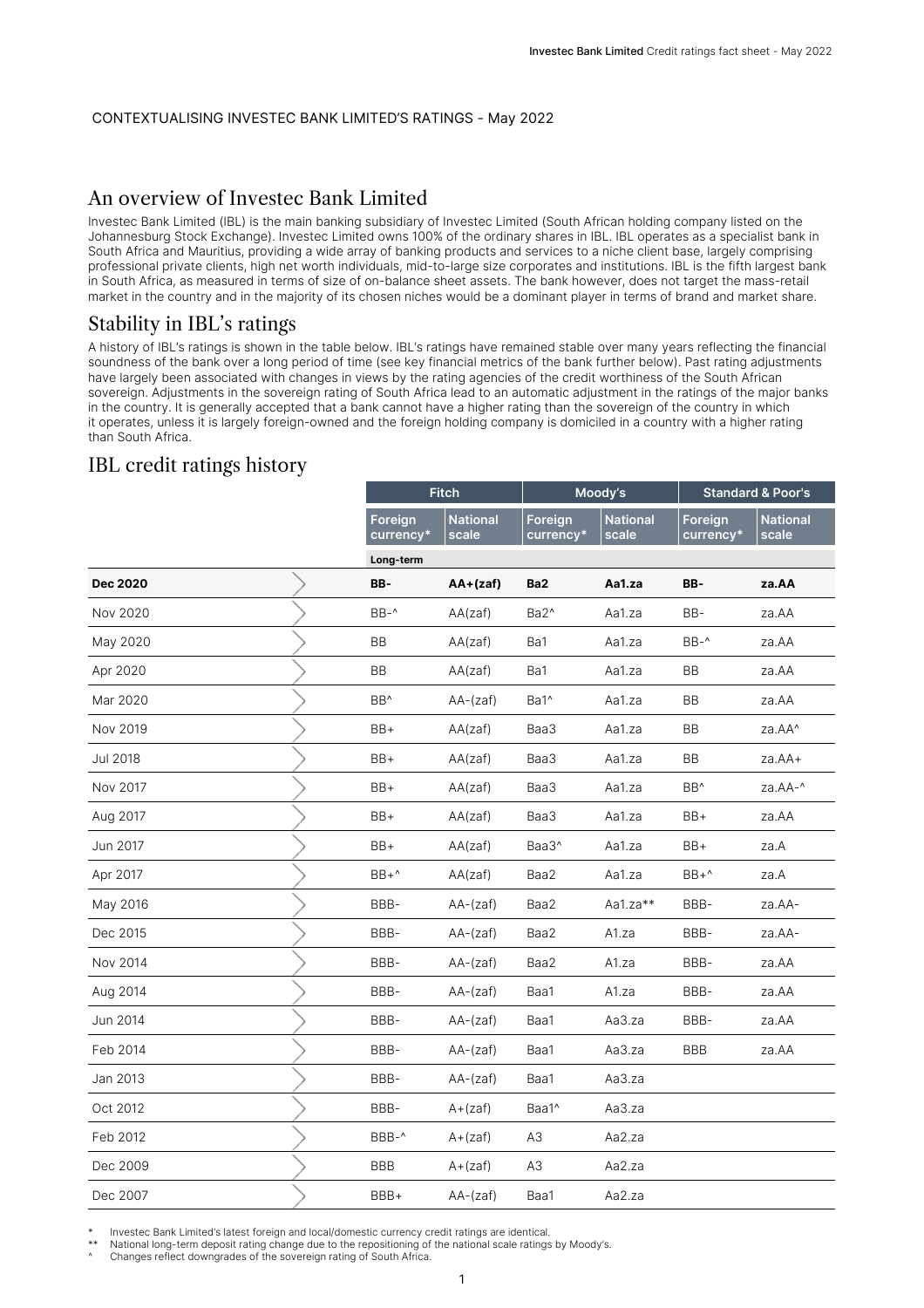### CURRENT RATINGS AND PEER GROUP RATINGS COMPARISON

Below is a comparison of ratings across some of the banks in South Africa.

|                                          | Investec<br>Bank<br>Limited | Absa Bank       | <b>FirstRand</b>    | <b>Nedbank</b><br>Limited | <b>Standard</b><br><b>Bank of South</b><br>Africa |
|------------------------------------------|-----------------------------|-----------------|---------------------|---------------------------|---------------------------------------------------|
| <b>Bank name</b><br>Moody's              |                             | Limited         | <b>Bank Limited</b> |                           | Limited                                           |
| National                                 |                             |                 |                     |                           |                                                   |
| Long-term deposit rating                 | Aa1.za                      | Aa1.za          | Aa1.za              | Aa1.za                    | Aa1.za                                            |
| Short-term deposit rating                | $P-1.za$                    | $P-1.za$        | $P-1$ .za           | $P-1.za$                  | $P-1.za$                                          |
| Foreign currency                         |                             |                 |                     |                           |                                                   |
| Long-term deposit rating                 | Ba2                         | Ba <sub>2</sub> | Ba <sub>2</sub>     | Ba2                       | Ba <sub>2</sub>                                   |
| Short-term deposit rating                | <b>NP</b>                   | <b>NP</b>       | <b>NP</b>           | <b>NP</b>                 | <b>NP</b>                                         |
| Long-term senior unsecured issuer rating | Ba <sub>2</sub>             | Ba2             | Ba2                 | $(P)$ Ba2                 | $(P)$ Ba2                                         |
| Senior subordinated rating               | N/A                         | N/A             | <b>B1</b>           | N/A                       | $(P)$ Ba3                                         |
| Baseline Credit Assessment (BCA)         | ba2                         | ba2             | ba2                 | ba2                       | ba2                                               |
| Outlook                                  | Stable                      | Stable          | Stable              | Stable                    | Stable                                            |
| <b>Fitch</b>                             |                             |                 |                     |                           |                                                   |
| National                                 |                             |                 |                     |                           |                                                   |
| Long-term deposit rating                 | $AA + (zaf)$                | $AA + (zaf)$    | $AA + (zaf)$        | $AA + (zaf)$              | $AA + (zaf)$                                      |
| Short-term deposit rating                | $F1+(zaf)$                  | $F1+(zaf)$      | $F1+(zaf)$          | $F1+(zaf)$                | $F1+(zaf)$                                        |
| Foreign currency                         |                             |                 |                     |                           |                                                   |
| Long-term Issuer Default Rating (IDR)    | BB-                         | BB-             | $BB-$               | BB-                       | BB-                                               |
| Short-term Issuer Default Rating (IDR)   | B                           | B               | B                   | B                         | B                                                 |
| Viability rating                         | $bb -$                      | $bb -$          | $bb -$              | bb-                       | bb-                                               |
| Outlook                                  | Stable                      | Stable          | Stable              | Stable                    | Stable                                            |
| <b>Standard &amp; Poor's</b>             |                             |                 |                     |                           |                                                   |
| National                                 |                             |                 |                     |                           |                                                   |
| Long-term issuer credit rating           | za.AA                       | za.AA           | za.AA               | za.AA                     | n/a                                               |
| Short-term issuer credit rating          | $za.A-1+$                   | $za.A-1+$       | $za.A-1+$           | za.A-1+                   | n/a                                               |
| Foreign currency                         |                             |                 |                     |                           |                                                   |
| Long-term issuer credit rating           | BB-                         | n/a             | BB-                 | BB-                       | n/a                                               |
| Short-term issuer credit rating          | B                           | n/a             | B                   | B                         | n/a                                               |
| Outlook                                  | Positive                    | n/a             | Positive            | Positive                  | n/a                                               |
| <b>GCR</b>                               |                             |                 |                     |                           |                                                   |
| National                                 |                             |                 |                     |                           |                                                   |
| Long-term rating                         | AA(za)                      | AA(za)          | $AA+(za)$           | AA(za)                    | $AA+(za)$                                         |
| Outlook                                  | Stable                      | Negative        | Stable              | Negative                  | Negative                                          |
| Short-term rating                        | $A1+(za)$                   | $A1+(za)$       | $A1+(za)$           | $A1+(za)$                 | $A1+(za)$                                         |
| International                            |                             |                 |                     |                           |                                                   |
| Long-term rating                         | BB                          | BB              | <b>BB</b>           | BB                        | BB                                                |
| Short-term rating                        | $\sf B$                     | $\mathsf B$     | $\sf B$             | $\sf B$                   | Β                                                 |
| Outlook                                  | Negative                    | Negative        | Stable              | Negative                  | Negative                                          |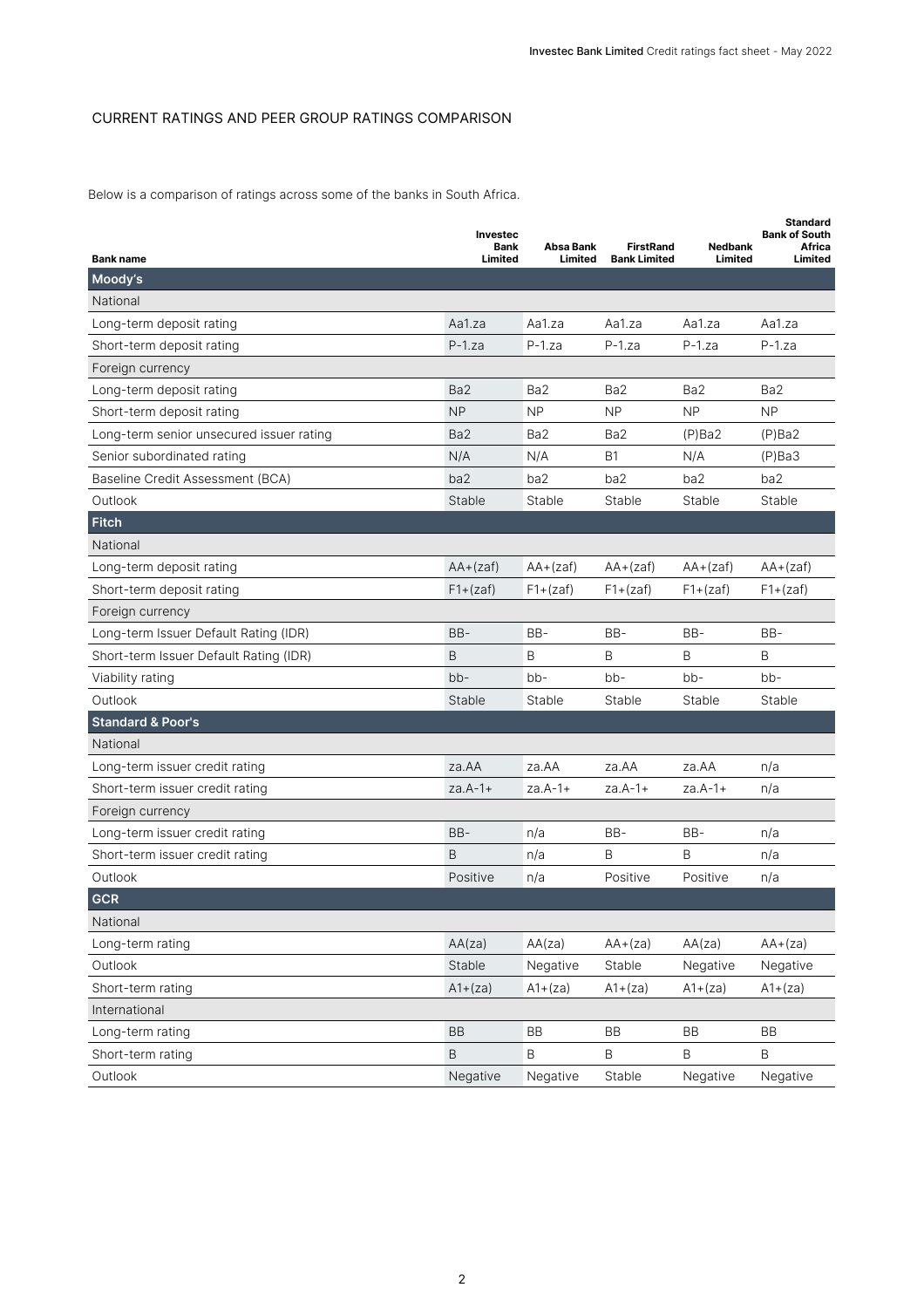#### CURRENT RATINGS AND PEER GROUP RATINGS COMPARISON

Rating definitions: Short-term ratings should be used for investments with a one-year or less time horizon and longterm ratings for periods greater than a year. Foreign currency ratings should be used when one is considering foreigndenominated investments. Investments in Rand should be assessed against local currency and national ratings, (zaf) being Fitch's notation and .za for Moody's, Standard & Poor's and GCR notation for South African ratings.

Note: Comparative ratings have been sourced from the respective company websites and recent press releases as at 18 May 2022 and may be subject to changes for which we cannot be held accountable. It is advisable to discuss the ratings of the various companies with the companies themselves, as this information merely reflects our interpretation thereof.

#### **Further peer group information**

On a stand-alone basis (i.e. looking at the financial strength of the Big 5 banks, excluding assumptions around Sovereign support) there is very little differential between the key risk metrics of the Big 5 banks as depicted in the graphs on the following page.

IBL remains highly liquid and is a net provider of funds to the interbank market in South Africa. Investec has a conservative approach to liquidity, which has been in place for many years. As at 31 March 2022, the bank had R159.5 billion of cash and near cash balances on its balance sheet. IBL (consolidated) had a liquidity coverage ratio (LCR) of 138.9% as of 31 March 2022.

IBL holds capital in excess of regulatory requirements and Board approved minimums, and intends to perpetuate this philosophy to ensure that it remains well capitalised. IBL is not a highly geared bank. A number of banks that have experienced difficulty in the past were in excess of 40 times geared. IBL's gearing ratio at 31 March 2022 was 11.4x times.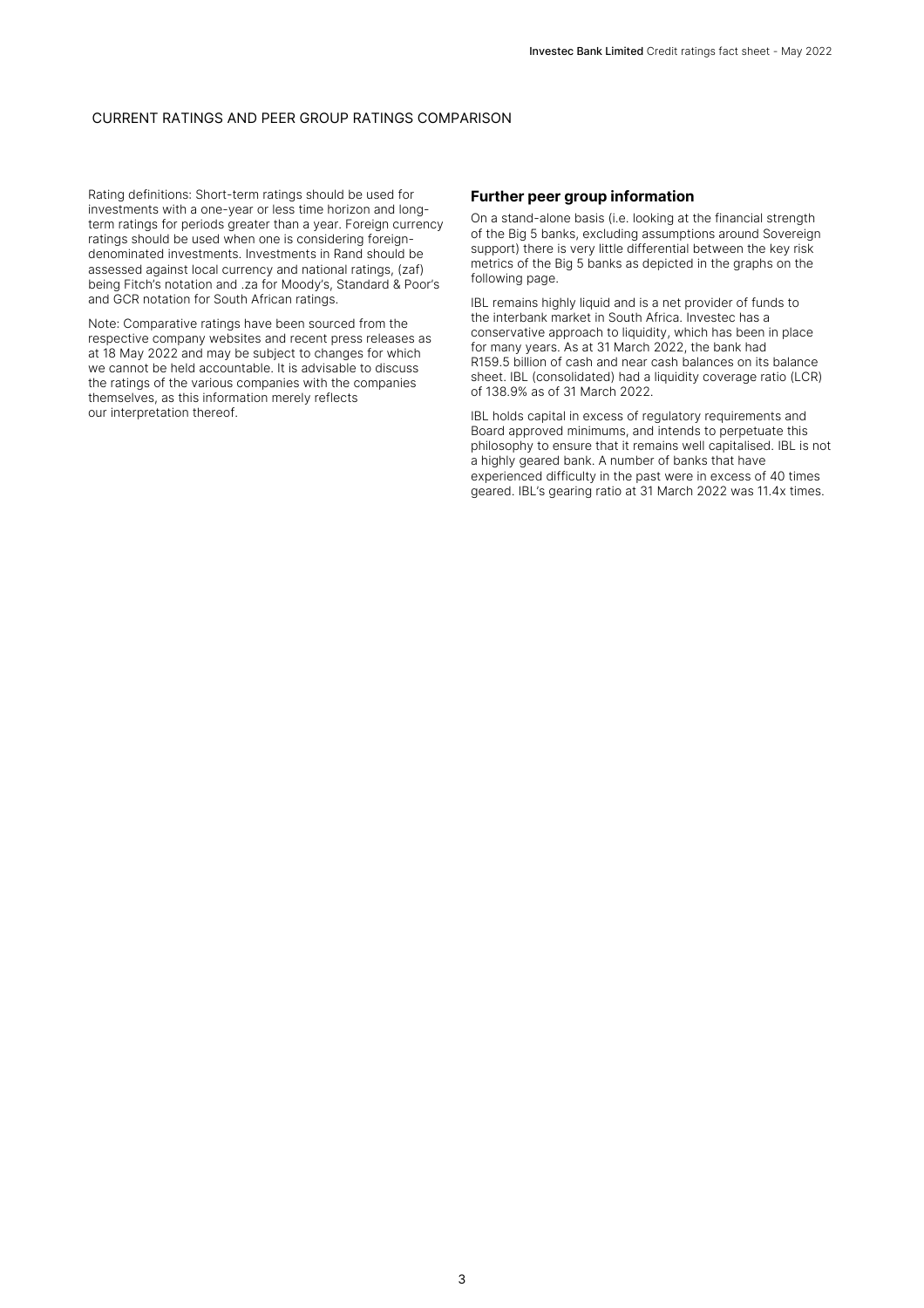#### PEER COMPARISON



**Funding: Loan to customer deposit ratio (smaller number is better)**



# **Asset quality ratios: (smaller number is better)**

 $\mathcal{C}^{\mathcal{A}}$ Stage 3 exposure net of ECL as a % of core loans and advances subject to ECL

**Capital ratios: (larger number is better)** Percentage



**Gearing: Assets to Equity ratio (smaller number is better)**



hvestec Bank Limited ( IBL) received approval to adopt the Advanced Internal Ratings Based (AIRB) approach for its SME and Corporate models effective \*<br>1 April 2021. We have made progress in our application to adopt AIRB o ^ Regulatory equity divided by regulatory assets.

#### **Basel liquidity coverage ratio (LCR)**



\* LCR not disclosed on a bank solo level. Source: Latest company interim and annual results available at 18 May 2022.